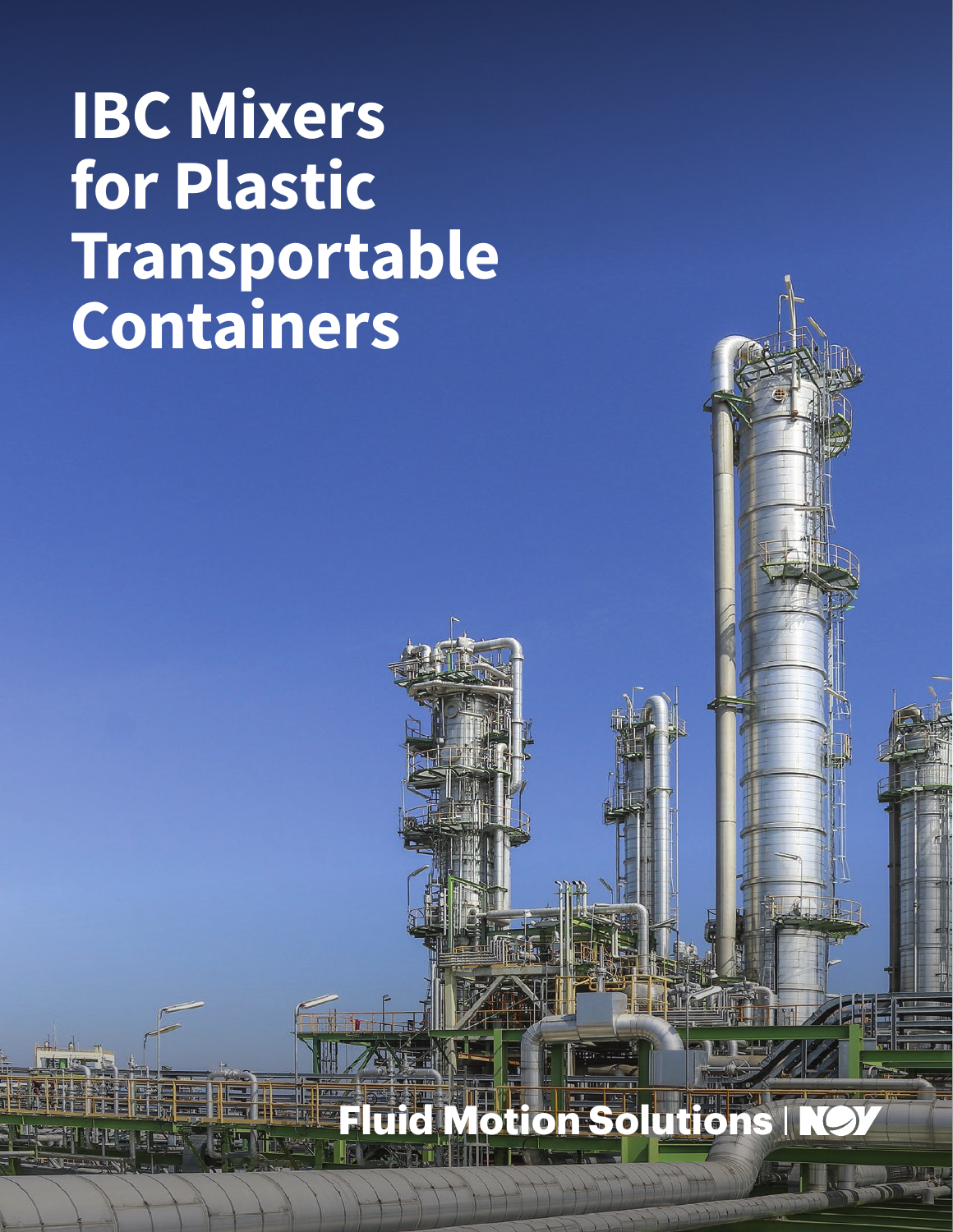## **IBC Mixers**

Chemineer's unique range of industrial agitators are designed for use with plastic transportable (IBC) containers. We supply a range of models suitable for a variety of applications including—blending light viscous liquid as well as re-suspension of settled solids and dissolution of powders.

## **Applications**

- Chemical industry
- Dye stuffs and pigments
- Slurries
- Paint and varnish
- Food and beverage
- Water treatment chemicals and flocculants
- Cosmetics industry





### **Container**

Designed for use on 1000 / 800 liter IBC containers with 150mm screw caps by Schutz, Sotralentz and Van Leer, suitable for most container types.





E-400 Folding Impeller closed

## **Technical Specification**

#### **Mixer Support**

Lightweight stainless steel bridge which mounts directly onto the IBC frame and is secured in place with quick action toggle clamps.

#### **Lifting Options**

The standard mixer is supplied with an eye bolt for lifting the mixer using a hoist, bolt on modules are also available for lifting the mixer using a fork lift truck.



#### **Fluid Motion Solutions** [industrial@nov.com](mailto:industrial%40nov.com?subject=)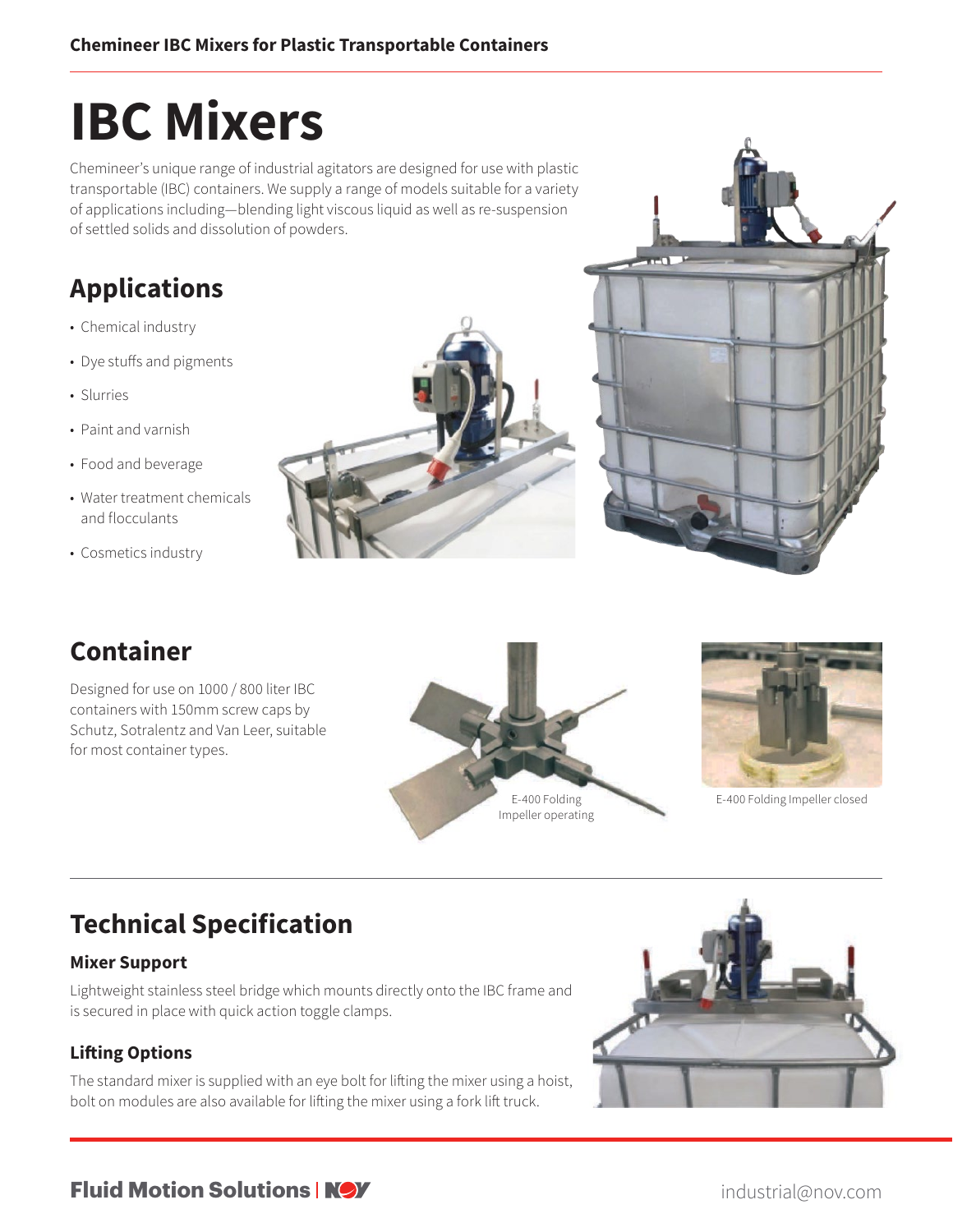



#### **Electric Motors**

- 400 Volts 3ph 50Hz protection IP55, fitted with start / stop push buttons and overload relays.
- Connection to the unit is with a 4 pin, 16 amp plug / socket, a 10 meter steel wire armored flex extension cable is available as an optional extra.
- A safety interlock is integrated into the mixer support bridge and wired to the motor control.

#### **Air Motors**

Are fitted with a flow control valve and muffler.

#### **Gear Drives**

Factory filled with a synthetic food quality lubricant and sealed for life.

#### **Shaft and Impellers**

The mixer shaft and impellers are manufactured in 316 stainless steel. High speed mixers are fitted with single or dual fixed impellers and low speed mixers with E-400 Folding Impellers.

#### **Models**

- HBC high speed direct drive
- LBC low speed gear drive
- Motors 0.37 1.5 kw electric or air
- Special designs are also available for introducing powders or liquids into the IBC



### **Mixer Sizing and Selection**

The following tables provide a general selection guide. Our application engineers will be pleased to advise on mixers / agitators suitable for your specific application.

#### **Mild to Medium Agitation 1000 liter IBC**

| <b>Viscosity Cp</b> | Mixer model   | <b>Drive type</b> |
|---------------------|---------------|-------------------|
| 1.0<br>100          | <b>HBC-37</b> | Direct            |
| 250<br>500<br>1000  | IBC-37        | Gear              |
| 2500<br>5000        | IBC-75        | Gear              |
| 15000               | LBC-150       | Gear              |

#### **Vigorous Agitation 1000 liter IBC**

| <b>Viscosity Cp</b> | <b>Mixer model</b> | <b>Drive type</b> |
|---------------------|--------------------|-------------------|
| 1.0<br>100<br>250   | <b>HBC-37</b>      | Gear              |
| 500<br>1000         | $LBC-75$           | Gear              |
| 2500<br>5000        | LBC-150            | Gear              |

#### **Inquiries / Ordering**

Please mention container type and size: volume and mixing duty together with viscosity and SG when requesting a quotation or placing an order to enable our application engineers to confirm or propose a suitable IBC mixer selection.

#### **Check List / Options**

- Drive electric or air
- Lifting hoist standard or fork lift truck
- Extension 10 meter steel wire armored flex fitted with a plug and socket